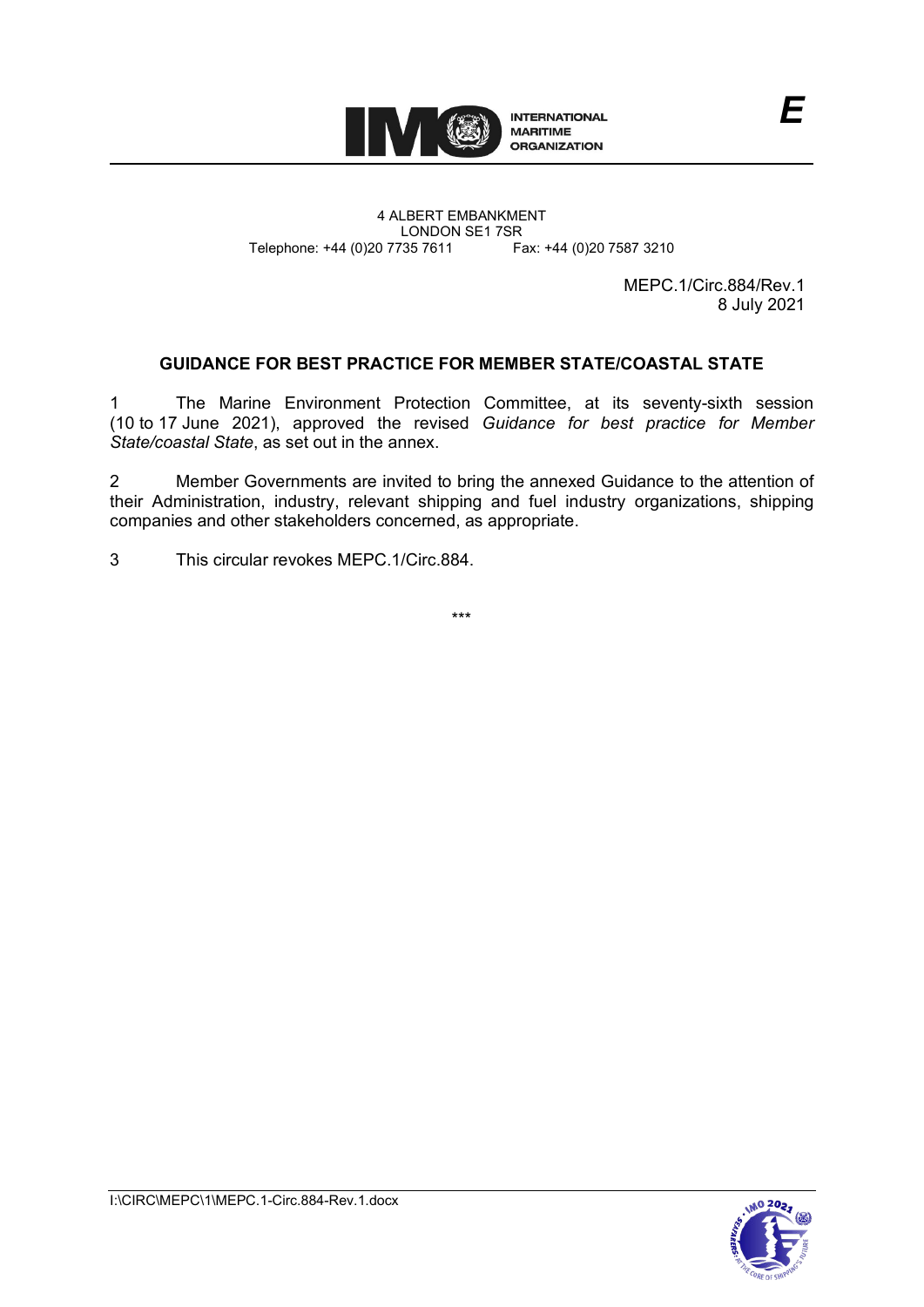## **ANNEX**

### **GUIDANCE FOR BEST PRACTICE FOR MEMBER STATE/COASTAL STATE**

#### **1 Introduction**

1.1 These best practices are intended to assist Member States in carrying out their responsibilities under MARPOL Annex VI, to ensure effective implementation and enforcement of statutory requirements of that Annex.

1.2 It should be noted that these best practices are not intended to create any responsibilities for Member States beyond what is required in MARPOL Annex VI.

1.3 Non-Parties to MARPOL Annex VI are also encouraged to make use of these best practices.

#### **2 Definitions**

For the purpose of this best practice guidance:

2.1 *Fuel oil purchaser/Purchaser:* Secures and pays for bunkers delivered to a ship at the operator side (user) and not a trader. The "Fuel oil purchaser/Purchaser" can be a shipowner's operator or a charterer's operator; and is often used in contracts as counterpart of the supplier.

2.2 *III Code:* IMO Instruments Implementation Code adopted by the Organization by resolution A.1070(28).

2.3 *MARPOL Convention*: International Convention for the Prevention of Pollution from Ships, 1973, as modified by the Protocols of 1978 and 1997 relating thereto, as amended.

2.4 *Physical supplier/Supplier:* Buys, owns and stores fuel oil and sells bunkers; distributes bunkers from pipelines, trucks and/or barges; may blend products to meet the customer's specifications; may own or charter a distribution network or may hire a barge provider from supply to supply; issues the bunker delivery note (BDN).

2.5 *Register of local suppliers of fuel oil:* A register of those local suppliers of fuel oil which includes that contact information which is required on the bunker delivery note as per appendix V of MARPOL Annex VI, as well as a homepage address, and if the fuel oil supplier has a quality management system (voluntary, based on supplier's own information, reference to supplier's homepage).

2.6 *MARPOL delivered sample:* means the sample of fuel oil referred to in regulation 18.8.1 of MARPOL Annex VI.

2.7 *Shipowner:* the Company which holds the International Safety Management Document of Compliance for the ship under the International Safety Management (ISM) Code.

2.8 *Trader:* The trader buys bunkers from a physical supplier and sells to a purchaser without holding the product physically.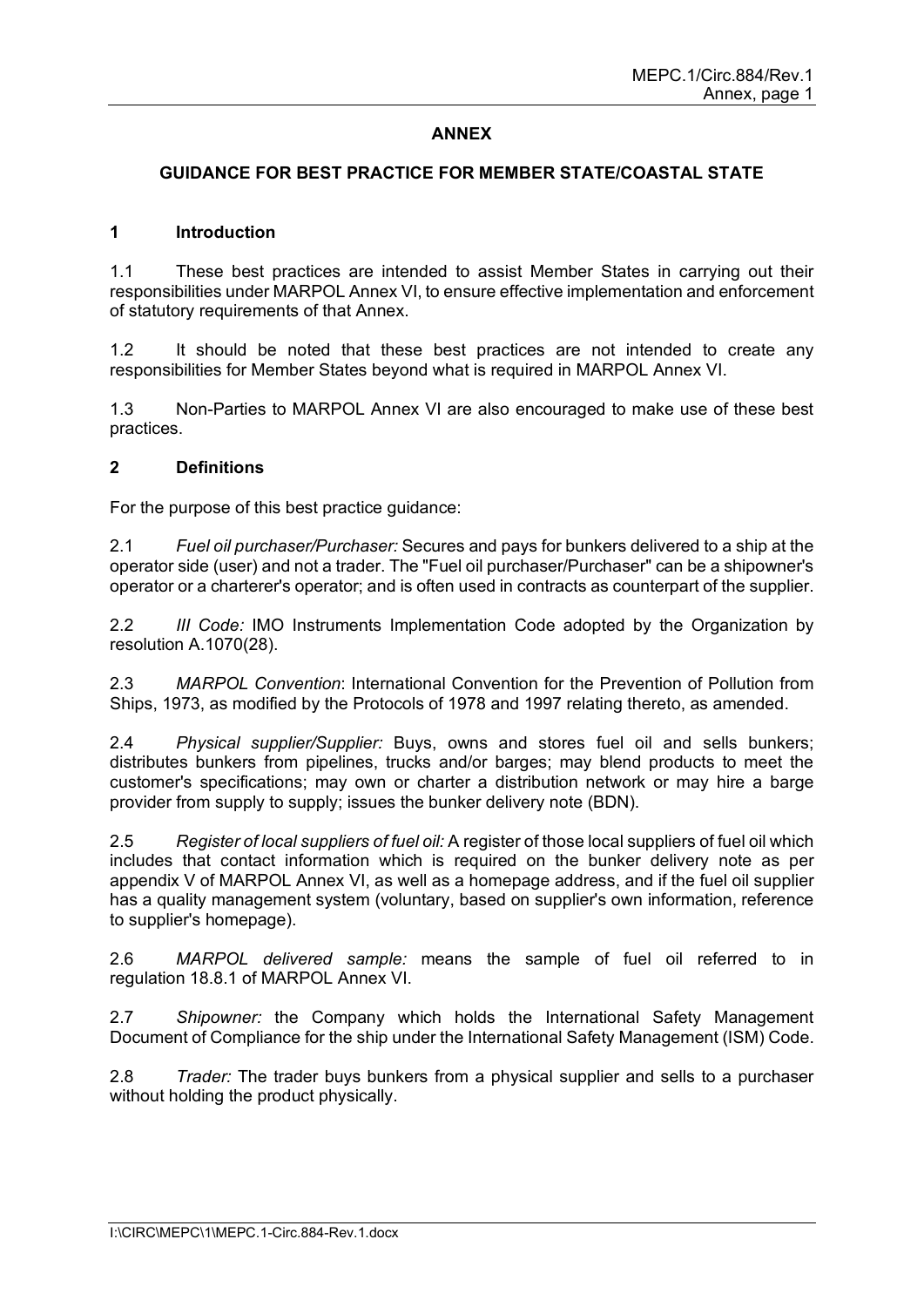### **3 Goals**

3.1 Parties should strive to fully understand their obligations and responsibilities as Member, flag, port and coastal States and to carefully communicate those obligations and responsibilities to the ships operating under their authority and the fuel oil suppliers located in their jurisdictions.

3.2 The best practices set forth in this document reflect a set of goals that should be strived for to assure fuel oil used on board ships meets statutory requirements, as follows:

- .1 Strive to ensure that existing requirements under MARPOL Annex VI are effectively applied:
	- .1 Implementation and enforcement of MARPOL requirements is an obligation by the III Code; and
	- .2 Guidance for port State control, including guidance on control of sulphur content of any fuel oil used on board ships, is given in the *2019 Guidelines for port State control under MARPOL Annex VI Chapter 3* (MEPC.321(74)). Member States should refer to amendments to appendix VI of MARPOL Annex VI<sup>[1](#page-2-0)</sup> when verifying the sulphur content of fuel oil.
- .2 Relevant parts of the *2019 Guidelines for port State control under MARPOL Annex VI Chapter 3* (MEPC.321(74)) related to examination of the bunker delivery notes and associated samples or records thereof;
- .3 As appropriate under domestic regulatory arrangements, strive to address the reliability of the local bunker suppliers under the jurisdiction of the Member State/coastal State, under its domestic legal authority;
- .4 Provide practical information on the effective implementation of a Member State/coastal State's obligations under MARPOL Annex VI, including recommendations on appropriate action that could be taken should an issue be raised in a Member States/coastal States jurisdiction; and
- .5 Provide practical information and encourage the use of guidance in the form of best practices developed by IMO (fuel oil purchasers) and industry (fuel oil suppliers) to fuel oil purchasers and fuel oil suppliers, as appropriate, to ensure the provision of fuel oils in accordance with the fuel oil quality requirements of MARPOL Annex VI. Making the information and guidance available on relevant websites is a good method for disseminating information.

### **4 Best practices**

4.1 The following best practices reflect aspects of the goals described above and are intended to help Member States/coastal States to achieve them. Best practices may include only those aspects deemed most appropriate for each national government, but they should all observe the provisions of regulation 18 as per Goal 1 (strive to ensure existing requirements of MARPOL Annex VI are effectively applied).

<span id="page-2-0"></span><sup>1</sup> MEPC.1/Circ.882 on *Early application of the verification procedures for a MARPOL Annex VI fuel oil sample* (regulation 18.8.2 or regulation 14.8).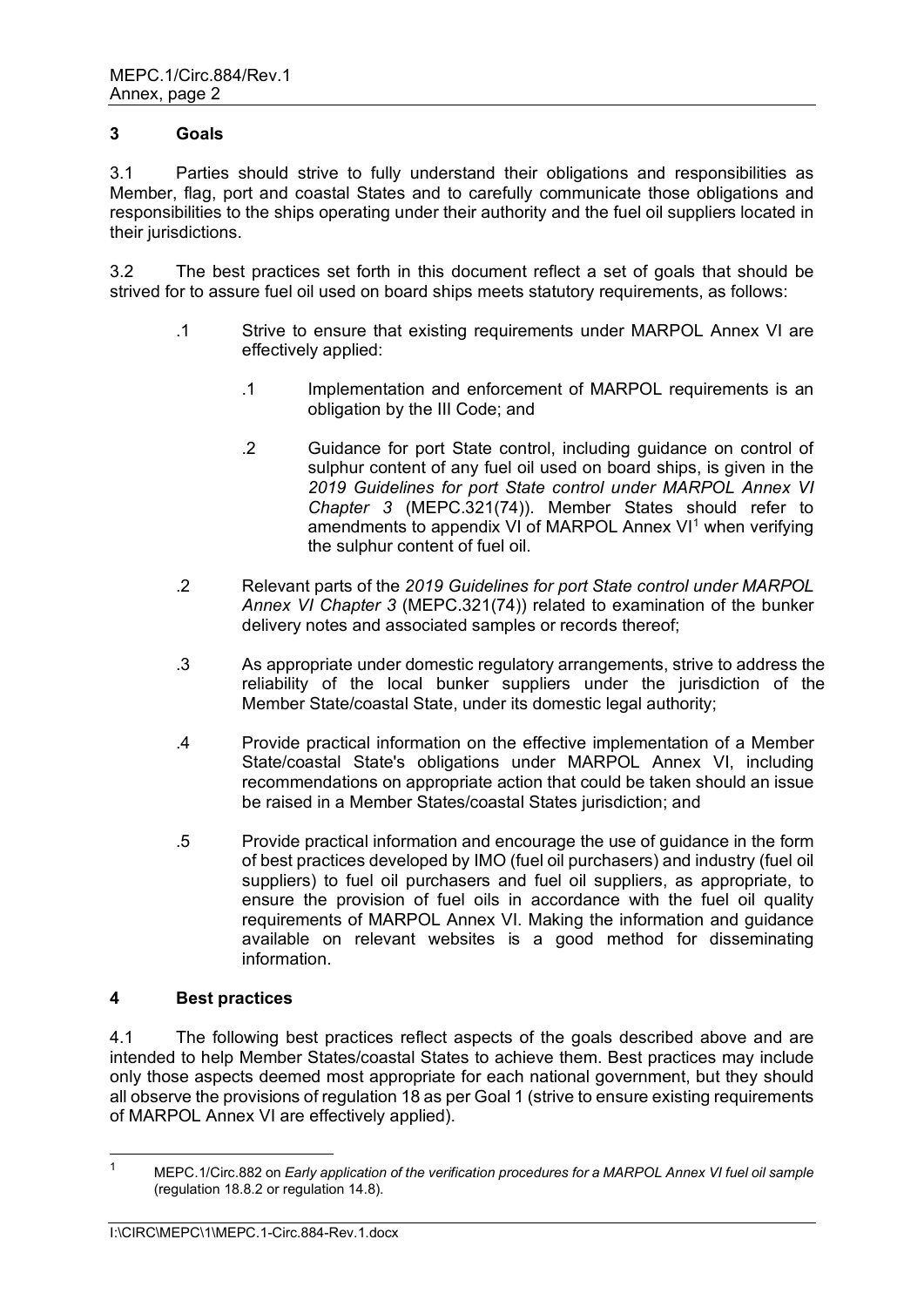4.2 Best practices with respect to provisions of regulation 18 of MARPOL Annex VI are as follows:

Regulation 18.1: Best practice/experience on how to promote availability of compliant fuel oil:

- .1 Member States/coastal States should promote the availability of fuel oils which comply with MARPOL Annex VI and require suppliers under their jurisdiction to provide fuel oils that comply with the requirements of regulation 14 and regulation 18.3 of MARPOL Annex VI;
- .2 any measures to promote the availability of fuel oils in ports should not lead to distortion of competition. It should be left to individual fuel oil suppliers to make investment decisions based on the market opportunities they see; and
- .3 Member States/coastal States should provide timely information on upcoming regulations to suppliers under their jurisdiction, including revisions of the information required on the bunker delivery note.

Regulation 18.2: Best practice for handling of notifications of the non-availability of fuel oil that complies with MARPOL Annex VI based on experience until now, including a harmonized format for such notifications:

.1 Member States/coastal States should strive to follow the procedure for reporting compliant fuel oil non-availability and make use of the related standard format as developed by the Organization when notifying other Parties.

Regulation 18.3: Fuel oil quality:

- .1 Regulation 18.3 requires fuel delivered to ships to comply with a number of qualitative requirements. However, no specifications (i.e. ISO 8217) or routine testing scheme exists, which would guarantee that a fuel complies with such qualitative requirements. In cases where it is documented that the fuel delivered does not comply with those qualitative requirements of the regulation the port State/coastal State should take action against the supplier; and
- .2 Member States/coastal States should encourage fuel oil suppliers under their jurisdiction to use detailed fuel specifications, as well as the *Guidance on best practice for fuel oil suppliers for assuring the quality of fuel oil delivered to ships* (MEPC.1/Circ.875/Add.1).

Regulation 18.7: Best practices for inspection of bunker delivery notes by competent authorities:

.1 Member States/port States should verify the availability of bunker delivery notes on board and their compliance with MARPOL Annex VI, appendix V during all port State control inspections.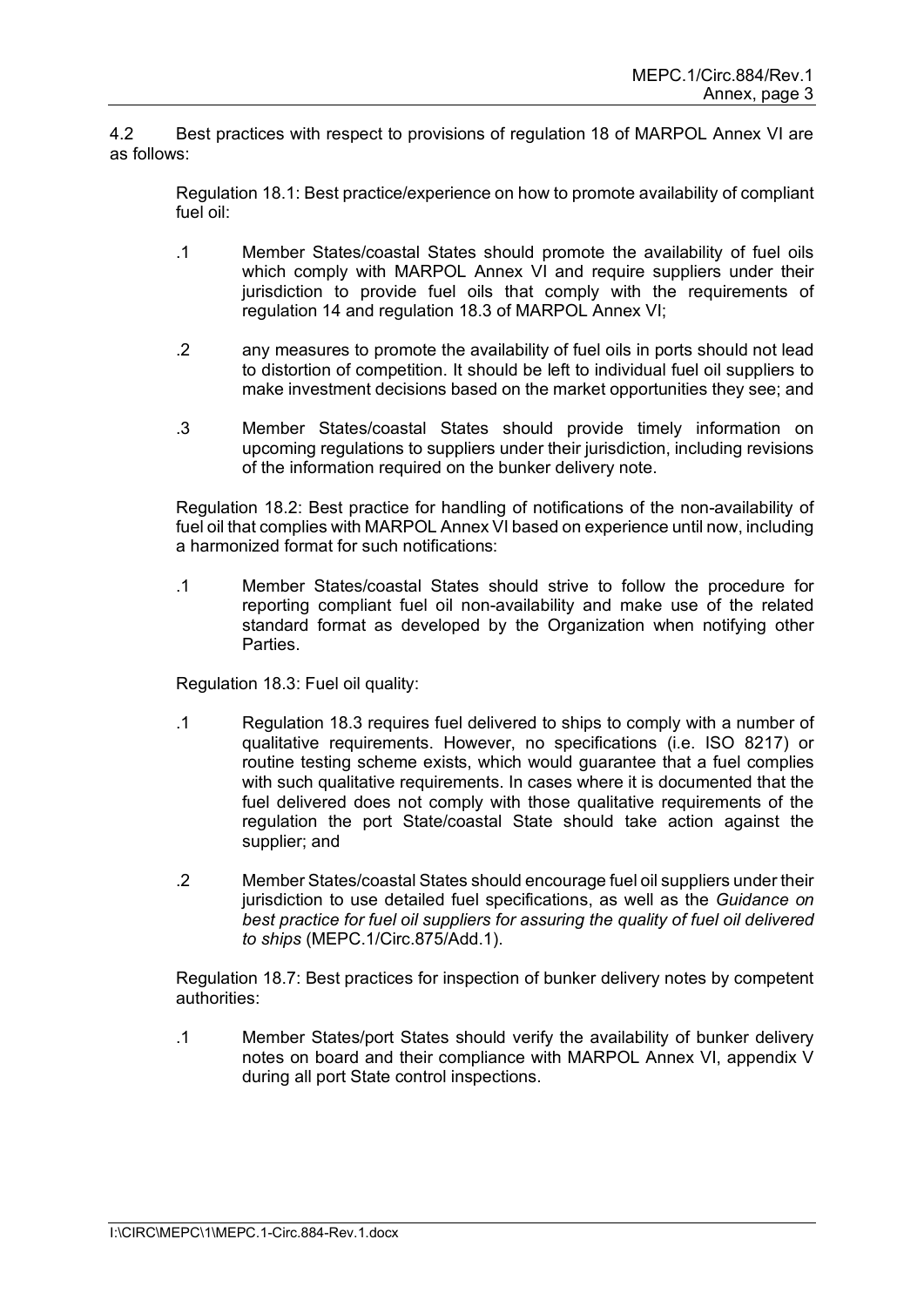Regulation 18.8.2: Best practice/guidance on when an Administration would require the MARPOL delivered sample to be analysed, and if a written statement should be delivered to the ship if the MARPOL sample is required for analyses:

- .1 Analysis of the MARPOL delivered sample may be relevant if there are indications that the bunker delivery note is not representative of the fuel oil delivered. An indication could be information from another port State that the bunker delivery note or the MARPOL delivered sample as required by regulation 18 of MARPOL Annex VI presented to a port State control officer were not in compliance with the relevant requirements;
- .2 It could also be a notification from a ship that the sulphur analysis resulting from a commercial analysis does not match the bunker delivery note;
- .3 If a port State/Member State has reasons to believe that the bunker delivery note issued by a supplier is not representative for the fuel oil delivered, it may want to request an analysis of the MARPOL delivered sample; and
- .4 If the MARPOL delivered sample is claimed for analysis, a written statement should be provided to the ship stating which State claimed the sample and the reasons. If a port State/Member State/coastal State claims the MARPOL delivered sample, the flag State should be informed.

Regulation 18.9: Best practice on:

- .1 Member States/coastal States and the maintaining of a register of local suppliers of fuel oil:
	- .1 Information which should be included in the register of fuel oil suppliers:
		- .1 Name, address and telephone number of marine fuel oil supplier as requested on the bunker delivery note (appendix V to Annex VI), as well as home page address;
		- .2 A copy of "standard" bunker delivery note from the supplier (voluntary as there is no requirement for suppliers to submit a "standard" bunker delivery note to the authority); and
		- .3 Information if supplier has a Quality Management system (voluntary, based on suppliers own information, reference to supplier's homepage).
	- .2 Member States/coastal States have an obligation under MARPOL Annex VI to require those fuel oil suppliers to provide a bunker delivery note containing at least the information specified in appendix V to MARPOL Annex VI, accompanied by a MARPOL delivered sample of the fuel oil delivered that has been sealed and signed by the supplier's representative and the master or officer in charge of the bunker operation on completion of bunkering operations: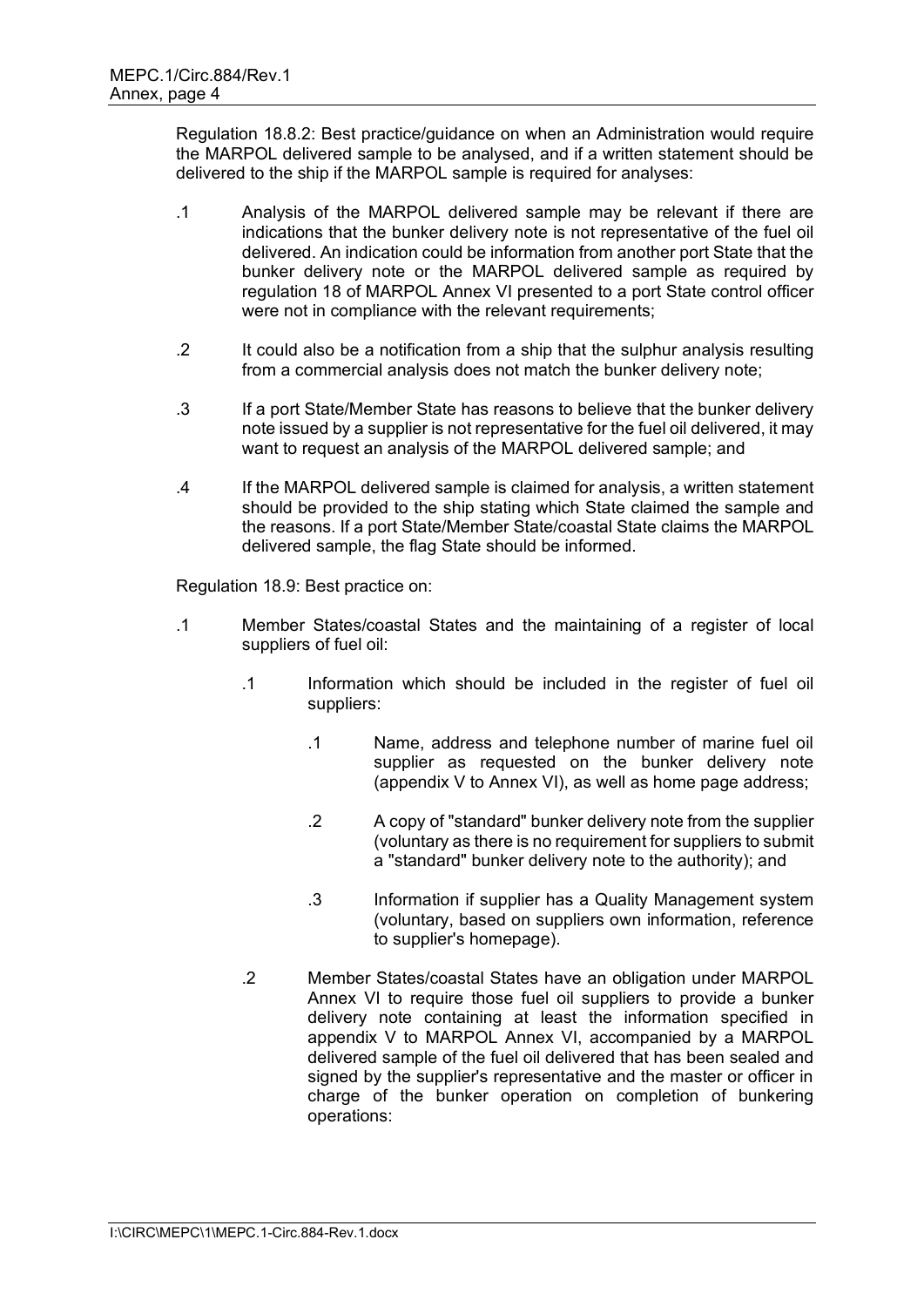.1 How to check that local fuel oil suppliers provide a bunker delivery note and a fuel oil sample?

> Member State/coastal State could visit barges and terminals and check that the supplier provides a bunker delivery note and a MARPOL delivered sample, and that the MARPOL delivered sample is taken correctly, and they could take their own sample during delivery, preferably from the rail of the receiving ships or from on board bunker barge or shore terminal supplying the bunker.

.3 Member States/coastal States undertake to require local suppliers to retain a copy of the bunker delivery note for at least three years for inspection.

> The Member State/coastal State should implement provisions in their national regulation that enables them to address situations where suppliers are found to deliver fuel oil that does not comply with the associated bunker delivery note.

- .1 how to check that local suppliers retain a copy of the bunker delivery note?
- .4 Member States/coastal States undertake to take action as appropriate against fuel oil suppliers that have been proven to deliver fuel oil that does not comply with that stated on the bunker delivery note.
	- .1 Member States/coastal States that receive documentation of delivery of fuel oil to a ship that does not comply with that stated on the bunker delivery note by a fuel oil supplier within their jurisdiction should verify whether any action as appropriate needs to be taken regarding the fuel oil supplier.
- .5 Member States/coastal States undertake to inform the Party or non-Party under whose jurisdiction a bunker delivery note was issued of cases of delivery of proven non-compliant fuel oil and to inform the Organization of all cases where fuel oil suppliers have failed to meet the requirements specified in regulation 14 or 18 of MARPOL Annex VI; and
- .6 Member States/coastal States undertake to inform the flag State of any ship that have received non-compliant fuel from a supplier under their jurisdiction and to inform the Organization of all cases where fuel oil suppliers (under their jurisdiction) have failed to meet the requirements specified in regulation 14 or 18 of MARPOL Annex VI.
	- .1 Which information is to be included when informing Administrations and the Organization?
		- .1 name of supplier as stated on bunker delivery note;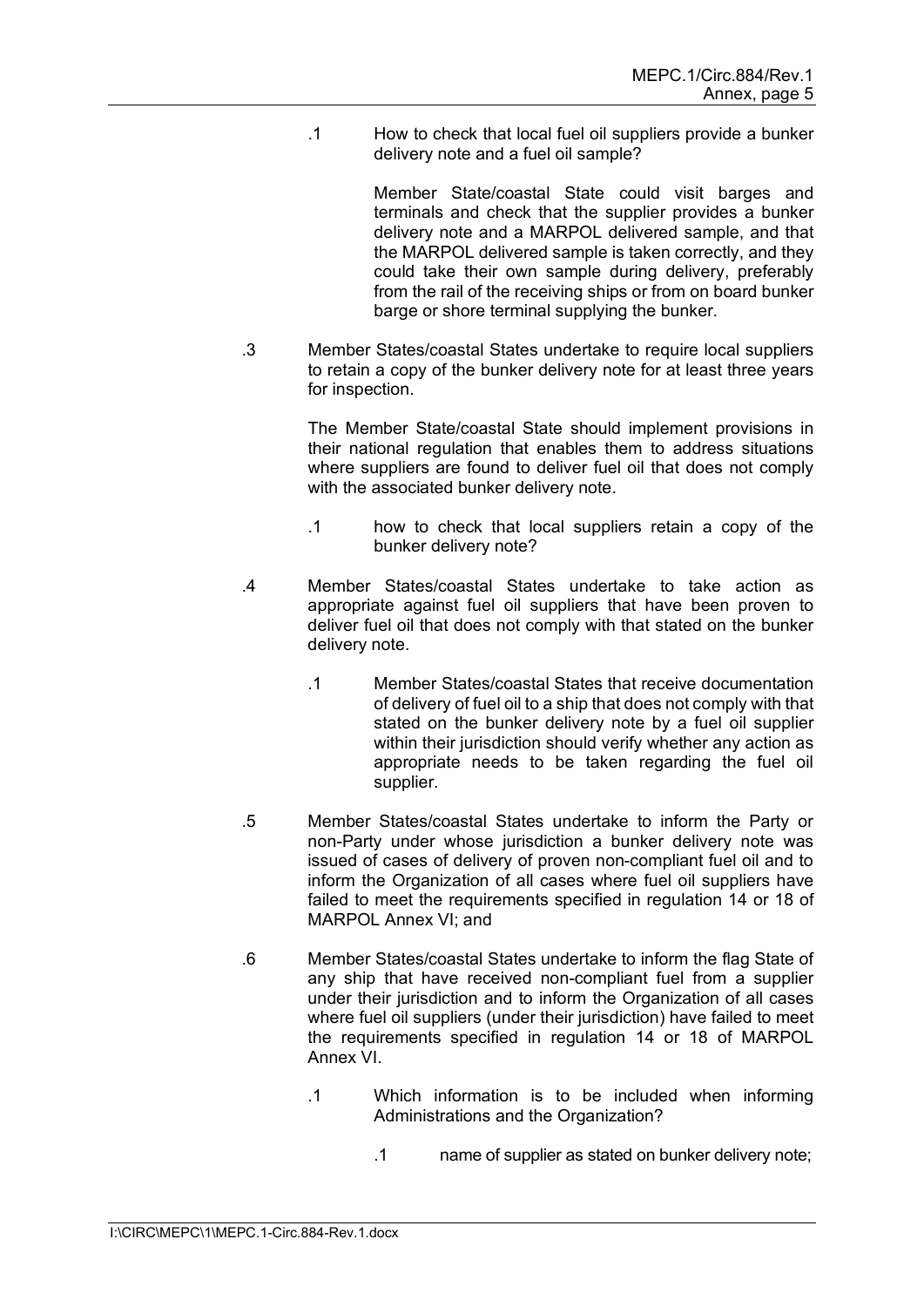- .2 description of the nature of violation;
- .3 laboratory analysis of the MARPOL delivered sample<sup>[2](#page-6-0)</sup>; and
- .4 was a penalty applied, and if so, what was the size of the penalty.

4.3 Best practices should address statutory requirements under MARPOL Annex VI but could also include additional aspects, as appropriate, that a Member State may consider to apply if appropriate for their internal needs, provided such additional aspects do not adversely affect international harmonization. These may include:

- .1 considering actions as deemed appropriate, under national legal arrangements, with respect to promoting the availability of compliant fuel oils, consistent with regulation 18.1 of MARPOL Annex VI; and
- .2 considering a licensing scheme for bunker suppliers. The indicative example of a bunker licence in the appendix to this Annex should be used by Member States or other relevant authorities for implementing the scheme if they desire to do so, taking into account their respective national legal arrangements and conditions.

<span id="page-6-0"></span><sup>&</sup>lt;sup>2</sup> The analysis should be carried out in accordance with ISO 8754:2003 by a laboratory accredited for the purpose of conducting the test in accordance with ISO/IEC 17025 or an equivalent standard.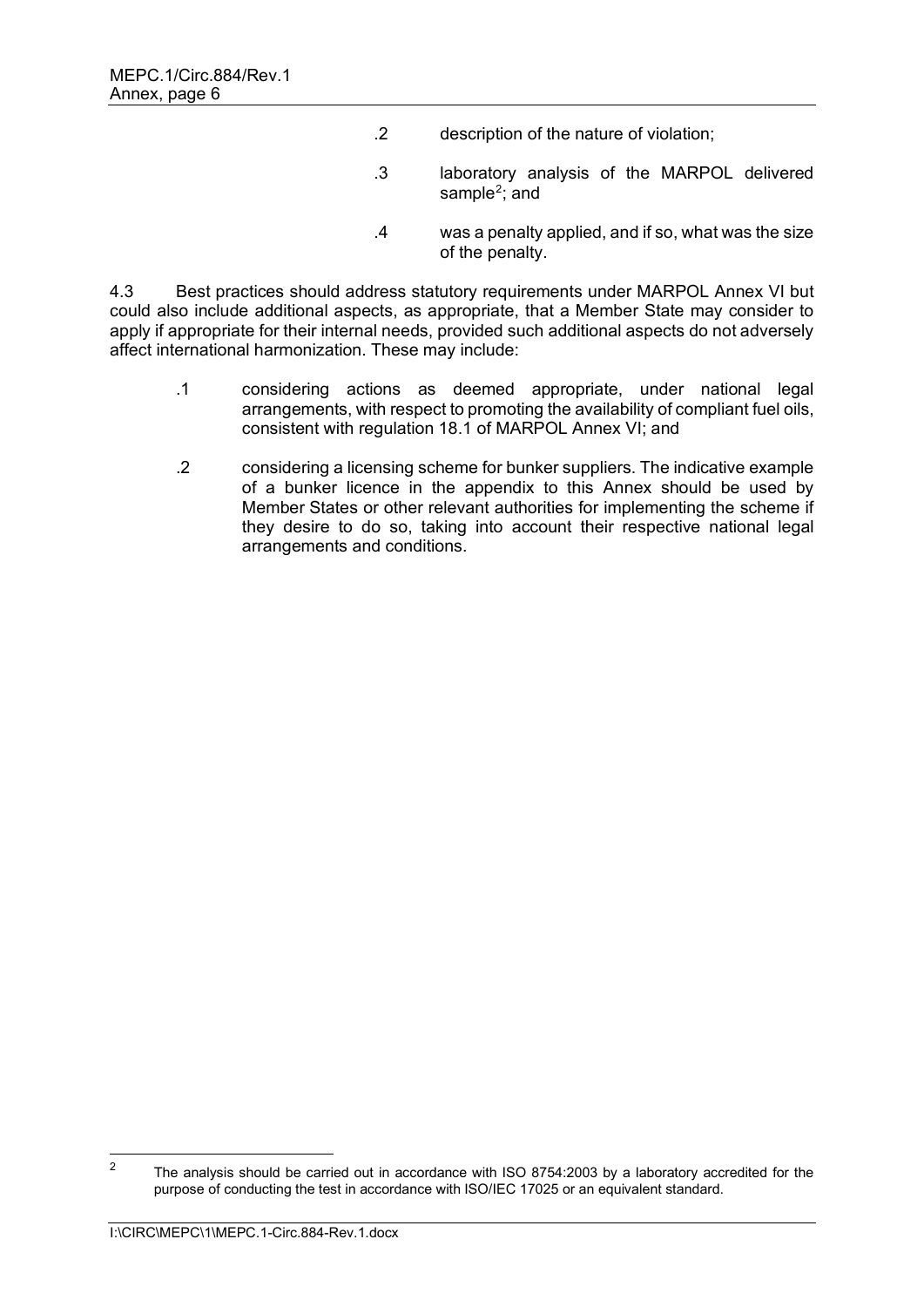### APPENDIX

# **INDICATIVE EXAMPLE OF LICENCE FOR FUEL OIL SUPPLY (BUNKERING)**

#### **Licence number: BUN-20XX-XX**

#### **The harbour master/ competent authority of…...**

On [date] [full details of Bunker supplier requesting licence (including name, company, address, etc.)] requests a licence to operate as a supplier of fuel oil intended for combustion purposes for propulsion or operation on board a ship.

#### **Considering:**

Article XX of the Irelated port/national lawl.

#### **Taking into account:**

The company has shown to have all the necessary custom licences and documents which are mentioned in the [related port/national laws] in order to conduct the operation as mentioned in this licence.

#### **Decides:**

- I to issue a licence as supplier of fuel oils to the applicant, being the above-mentioned company, as requested above;
- II that the licence is valid for the period of dd-mm-yyyy to dd-mm-yyyy (five years), with the possibility of being renewed;
- III that the information as produced with the application is part of the licence; and
- IV to adhere the following regulations and restrictions to the licence access including the possibility of the licence being withdrawn due to failure of complying with them.

### **1 Definitions**

For the purpose of this licence:

1.1 *SOLAS*: International Convention for the Safety of Life at Sea, 1974, as amended.

1.2 *MARPOL*: International Convention for the Prevention of Pollution from Ships, 1973, as modified by the Protocols of 1978 and 1997 relating thereto, as amended.

1.3 *Bunker(s)*: Hydrocarbon based fuel for ship consumption. Primarily derived from petroleum sources, may also contain hydrocarbons from synthetic or renewable sources. Bunkers are chiefly classified as distillate or residual fuel oils usually referred to as "fuel oils" in IMO documents.

1.4 *Bunker supplier/Supplier*: Manufactures or buys, owns, stores and sells bunkers. Distributes bunkers from pipelines, trucks and/or barges. May blend products to meet the customer's specifications. May own or charter a distribution network or may hire delivery services from a third party. Issues the Bunker Delivery Note (BDN).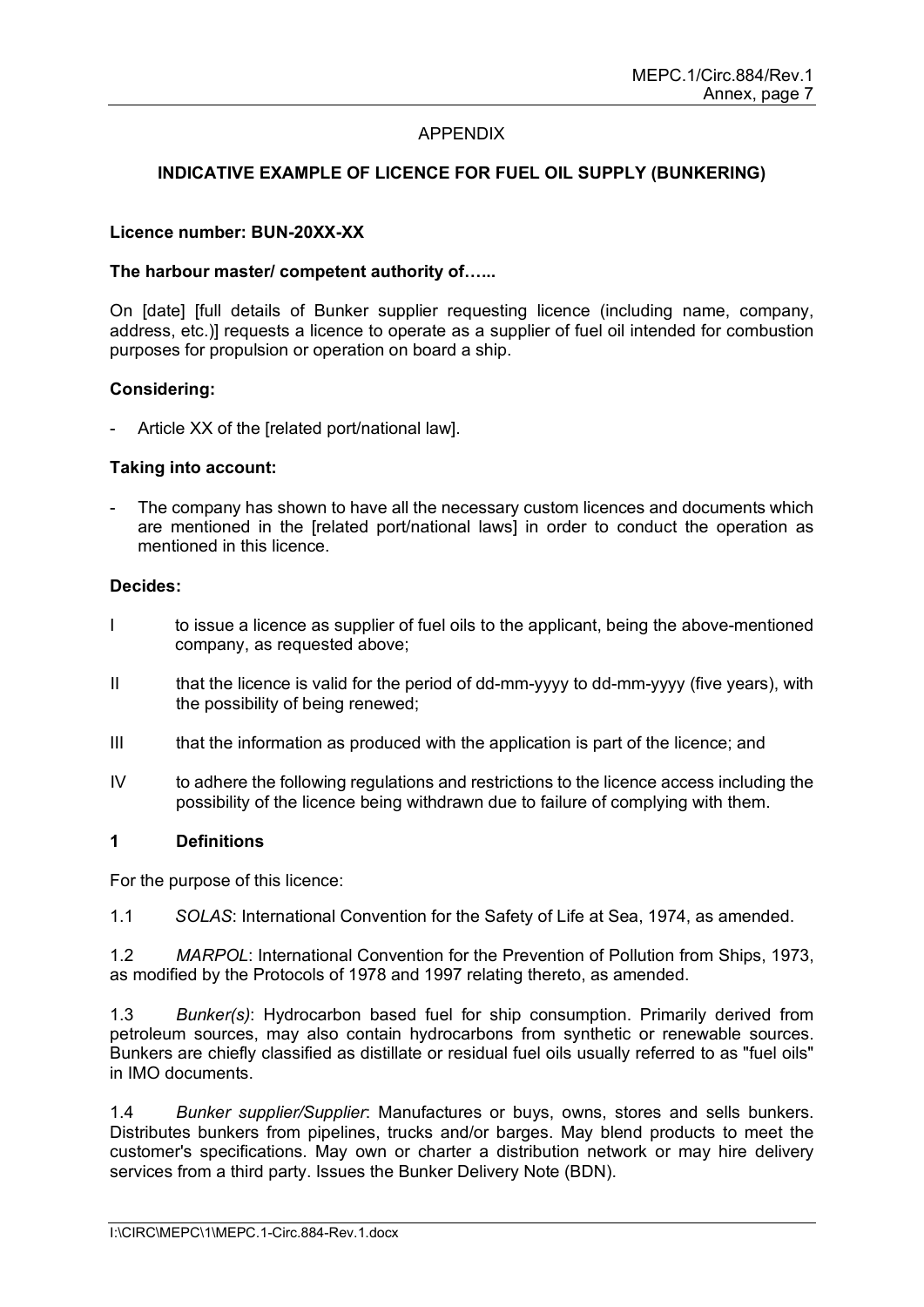1.5 *Bunker barge provider*: Owner/operator of tankers or barges providing transportation services for a physical supplier. Usually issues the BDN on behalf of the supplier.

1.6 *Truck provider*: Owner/operator of tank trucks. Usually issues BDN on behalf of the supplier.

1.7 *Bunker facility*: The ship(barge), supply pipeline or truck which delivers the bunkers to the ship.

1.8 *Cargo officer/Supplier's representative*: Person appointed by the bunker supplier to be responsible for the delivery of bunkers to the ship and is responsible for the completion of the documentation to be provided to the receiving ship.

1.9 *Bunker buyer/Purchaser*: Secures and pays for bunkers delivered to a ship at the operator side (user) and not a trader. Can be a shipowner's operator or a charterer's operator; and often used in contracts as counterpart of the supplier.

1.10 *Quality-oriented fuel oil supplier*: A fuel supplier with a quality management system certified in accordance with an internationally recognized standard (ISO 9001 or equivalent), and which may be registered with the Member State and licensed, and therefore can be expected to be on time, meet the statutory requirements, supply the quantity and quality stated on the BDN, provide support and be able to address relevant issues.

1.11 *Bunker Surveyor:* A surveyor that is independent from the other parties in the bunkering process and holds the appropriate qualifications, documented through an accreditation or certificate.

### **2 Permitted operations**

This licence relates to the delivery of bunkers intended for use as fuel oil on board ships that call at the ports within the jurisdiction of the competent authority providing this licence.

### **3 Reservation**

The condition under which this Licence for Fuel Oil Supply is granted can at any time be adjusted ex officio by the Harbour Master/competent authority, as a result of any changes relating to the policy regarding fuel quality and quantity requirements and management systems. Existing licence holders should be given a reasonable period to adjust to any changes in the requirements.

### **4 Registration of bunker facilities**

The bunker supplier applying for the licence should register all bunker facilities owned/operated by them by writing to the Port Authority/competent authority together with all the necessary supporting documentation including, but not limited to, the following:

- .1 details about the owner of the bunker facility;
- .2 details about the bunker facility including capacity;
- .3 information of the size of the bunker facility and ship size to be serviced from the facility, if necessary;
- .4 suitability of the bunker facility; and
- .5 date from which the bunker facility will be available for use.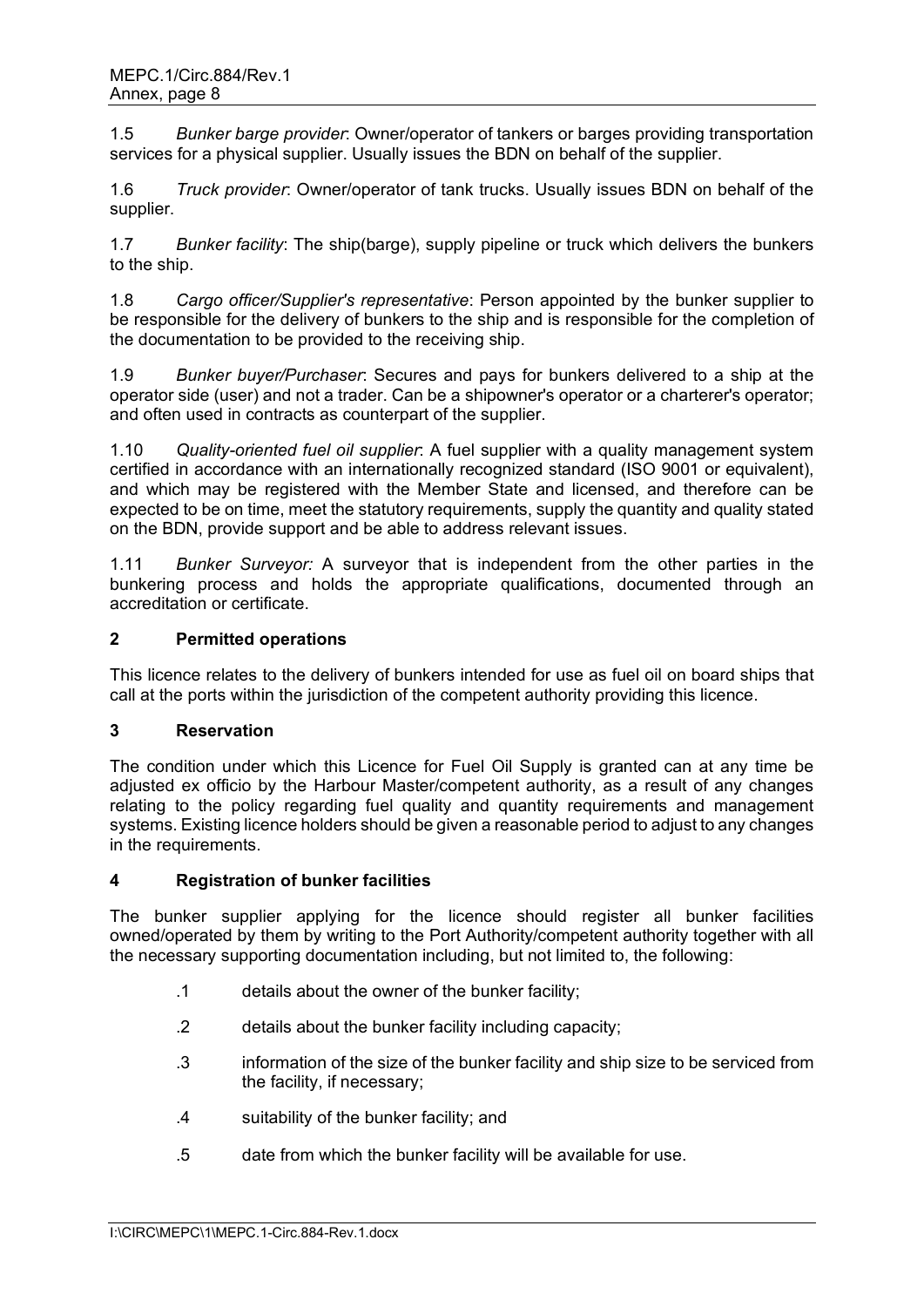The bunker licence, any changes thereto and all related data and information on the bunkering facilities notified in accordance with the abovementioned documentation should be maintained and available for inspection at all times at the office address of the holder of the bunker licence.

A copy of the bunker licence and any changes thereto should be present and available for inspection at all times at all the bunker facilities covered by the licence.

### **5 Cancellation of registration**

If the bunker facility is to be used for any purpose other than bunkering, the bunker facility's registration should be cancelled ahead of the change of purpose. Only registered bunker facilities should be used for the delivery of bunkers. The products on board/delivered by the bunker facility should be properly measurable, weighed and sampled.

#### **6 Revoking of bunker licence**

A licence may be temporarily suspended or revoked based on proven cases that the conditions of the licence have been breached, following a due process to allow a full investigation into the alleged breaches.

The licence should be suspended or revoked if:

- .1 the licence holder has not conducted bunker delivery for a period of more than one year;
- .2 it is proven that no or incomplete notification has been made of a bunkering operation;
- .3 the licence holder does not fulfil the obligations and conditions stated in the licence; or
- .4 the holder has breached relevant Port bye laws or other regulations as applicable.

#### **7 Quality management system (QMS)**

The holder of the licence should be a quality-oriented fuel supplier, as defined in sub-paragraph 1.10. They should provide evidence of this to bunker buyers if required. The QMS documentation should include references to the standards which the supplier will adhere to along with any independent third-party accreditation of the QMS or elements of the QMS and all the necessary related procedures and certification.

#### **8 Availability**

When product availability and schedules allow, the holder of the licence should be available to deliver bunkers to a ship in the port for which the holder is entitled to conform with the licence.

The bunker facility should be suitable and comply with the relevant legislation regarding the transport of bunkers.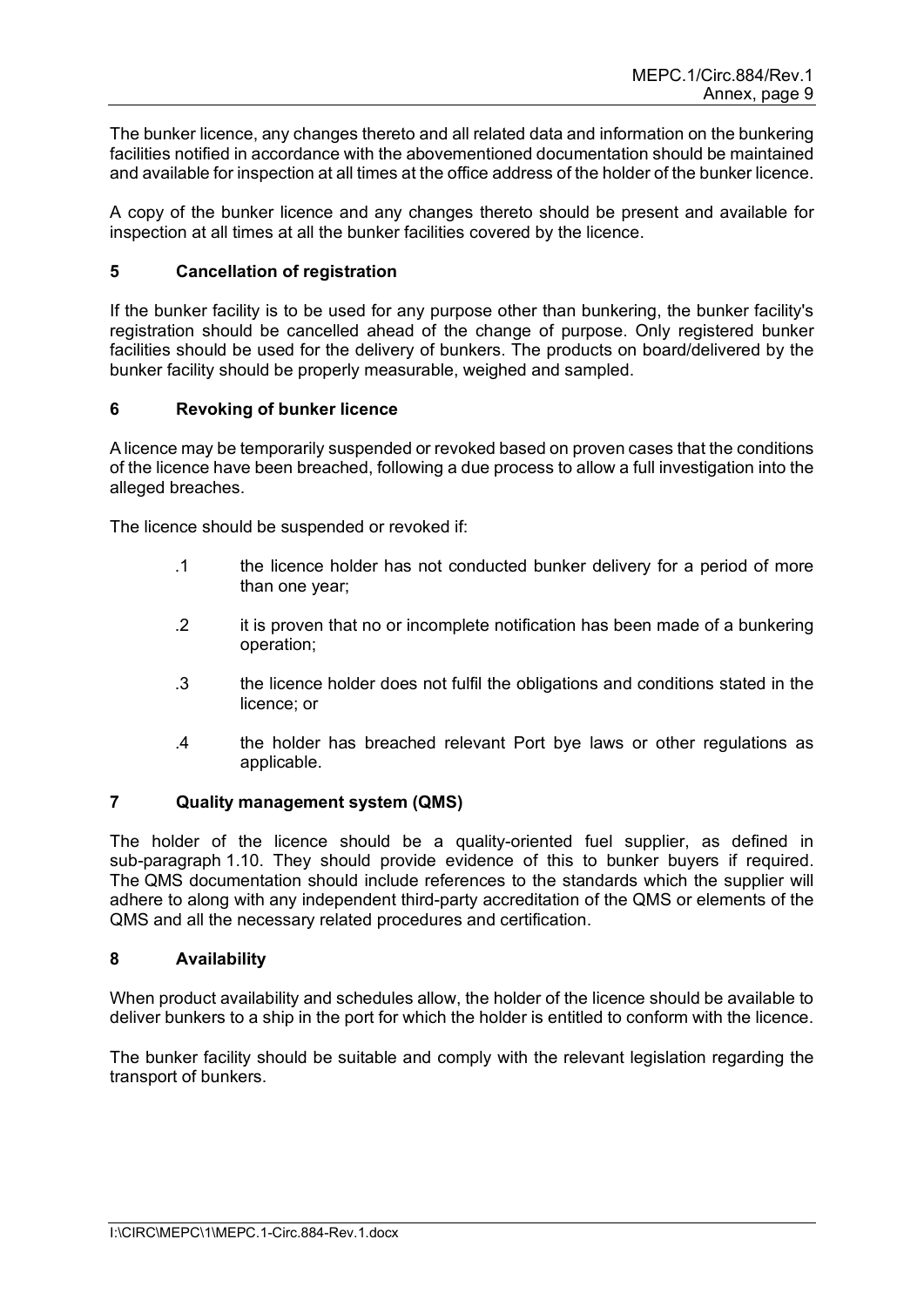### **9 Notification of operations**

Before commencing bunkering of ships, or as soon as practicable, the licence holder should submit an operational notification to the Port Authority stating:

- .1 name of the licence holder and licence number;
- .2 registration number of the bunker facility that will be used in the operation;
- .3 name and IMO number/MMSI/Call sign of the ship receiving the bunkers;
- .4 location of bunkering operation;
- .5 grades and quantities per type of bunkers intended for the ship; and
- .6 date and expected time of the commencement of the bunkering operation.

The aforementioned notifications should be reported electronically, at an electronic address to be determined by the Harbour Master and using a message definition and message protocol to be determined by the Harbour Master.

### **10 Quality requirements**

The licence holder should ensure that the bunkers delivered from the registered bunker facilities owned/operated by them will meet the specifications agreed with the bunker buyer and at all times with regulation 4.2 of SOLAS Chapter II-2, MARPOL Annex VI and any other standard required by the competent authority issuing the licence.

### **11 Quantity requirements**

The quantity reported in the BDN is the legally binding statutory value. When delivery has taken place in the presence of a bunker surveyor, as defined in sub-paragraph 1.11, that quantity provision should be stated as normative and binding in the survey report as drawn up by the bunker surveyor. The correct delivered quantity should be determined and calculated using a standard that is acceptable to the competent authority issuing the licence.

### **12 Bunkering operation**

The licence holder should ensure that the following procedures are followed during each and every bunkering operation that involves registered bunker facilities owned/operated by them.

12.1 Clear communications should be established between supplier (bunker barge, truck or terminal) and the receiving ship and emergency stop, and response actions agreed prior to any bunkering activities commencing

12.2 In order to address the health and safety risk to crew on both the supply ship and receiving ship, all parties involved in the bunkering operation should wear adequate personal protective equipment (PPE) and take due care to prevent skin contact with bunkers and exposure to hazardous fumes.

12.3 All supply pipelines and hoses should be thoroughly cleared of residue prior to every new delivery.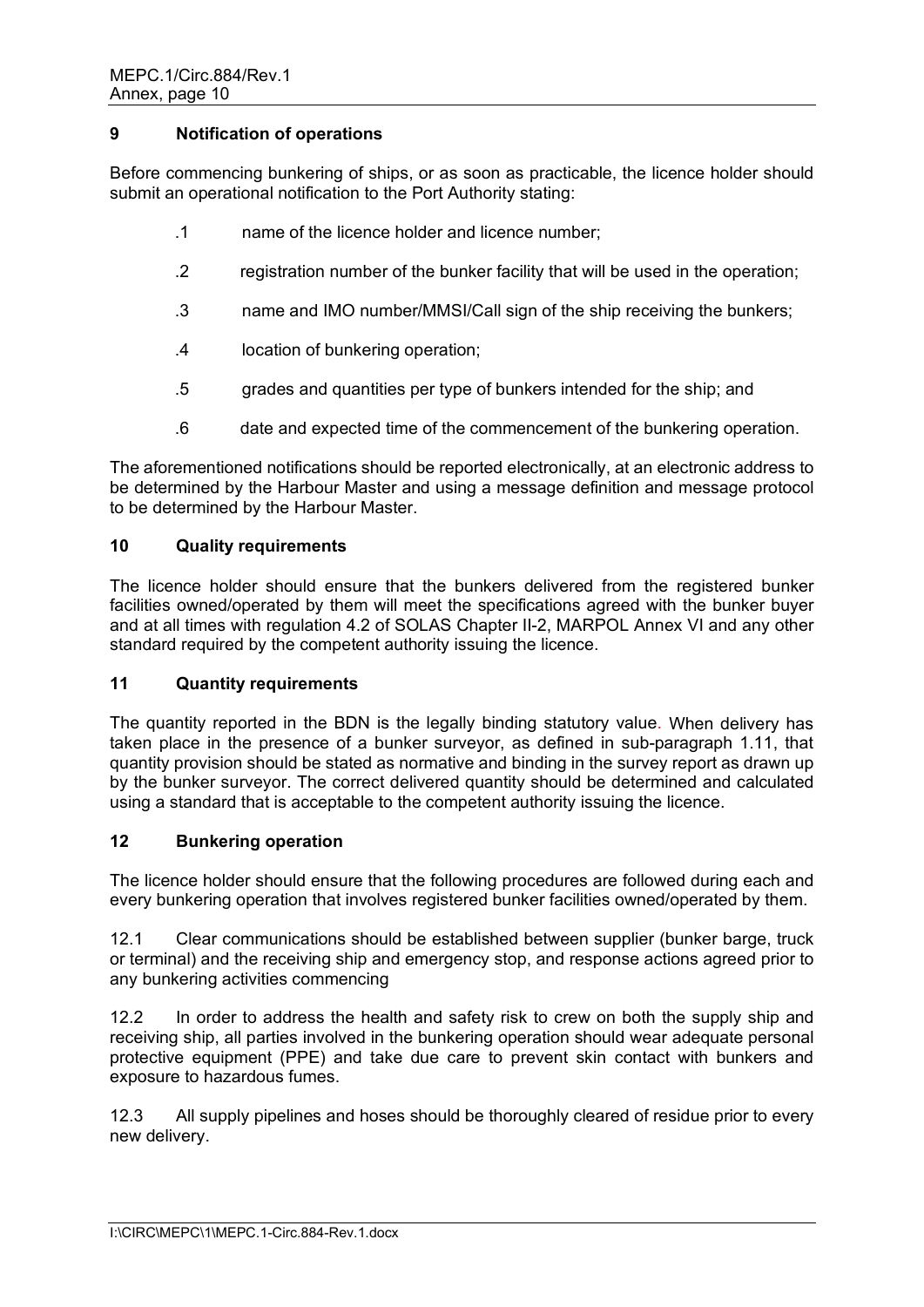12.4 Line clearing of bunker hose(s)/pipelines should be carried out at the end of the pumping operation. Once line clearing is completed, the remaining contents in the hose should be drained back into the bunker tanker's cargo tank.

12.5 There should be segregated pipelines/hoses and bunker connections for supply of materially different types of product, e.g. for residual and distillate grades, and for high and low sulphur bunkers to prevent cross-contamination of products.

12.6 Collection of a representative sample should be performed for each separate grade being delivered. If more than one tanker/barge or truck is used to supply the ship, a separate set of representative sample(s) should be taken and a separate BDN issued for each tanker/barge or truck.

12.7 Representative loading samples should be taken when barges/trucks are loading product cargoes at a terminal, and they should be provided with a certificate of quality (CoQ) for the product being loaded onto the barge/truck.

12.8 A point of contact/reporting centre for complaints and compliance issues should be available to both ships lifting bunkers and bunker suppliers/barge operators. The point of contact should be made clear on the licence document and communicated to the receiving ship.

# **12.9 Representative sampling during supply of bunkers**

12.9.1 To ensure samples are representative, a single primary sample for each grade of fuel delivered from each tanker/barge or truck should be drawn continuously throughout the entire product transfer by either an automatic sampler or manual continuous drip sampler.

12.9.2 The entire process, including sealing and labelling the sample containers, should be witnessed by representatives for both parties (the party supplying a cargo or product and the receiving party). The final resulting sample containers for each grade of fuel delivered should be sealed and labelled with unique sample seal numbers which are countersigned by representatives for both parties. The resulting unique sample seal numbers should be recorded on the relevant documentation (e.g. the BDN), which should be countersigned by representatives for both parties.

12.9.3 The supplier's representative commercial samples should be retained by the supplier for a minimum of 30 days. In the event of a quality dispute arising during the sample retention period, the samples should be retained until the dispute has been resolved.

12.9.4 Suppliers should follow the *2009 Guidelines for the sampling of fuel oil for determination of compliance with the revised MARPOL Annex VI* (resolution MEPC.182(59)) which state that the supplier should provide a MARPOL sample drawn by the supplier's representative at the receiving ship's bunker inlet manifold. If for safety or practical reasons the supplier's representative cannot move between the barge and the receiving ship to be physically present, the process may be observed visually by alternative means as per mutual agreement and in line with local regulations/requirements.

# **12.10 Documentation**

12.10.1 Suppliers should provide BDNs as per regulation 18.5 of MARPOL Annex VI to the receiving ship and safety data sheets (SDS) in line with the requirements of SOLAS regulation VI/5-1. The bunker supplier should ensure that the bunkers delivered to ship are in conformity with the details provided on the BDN and SDS.